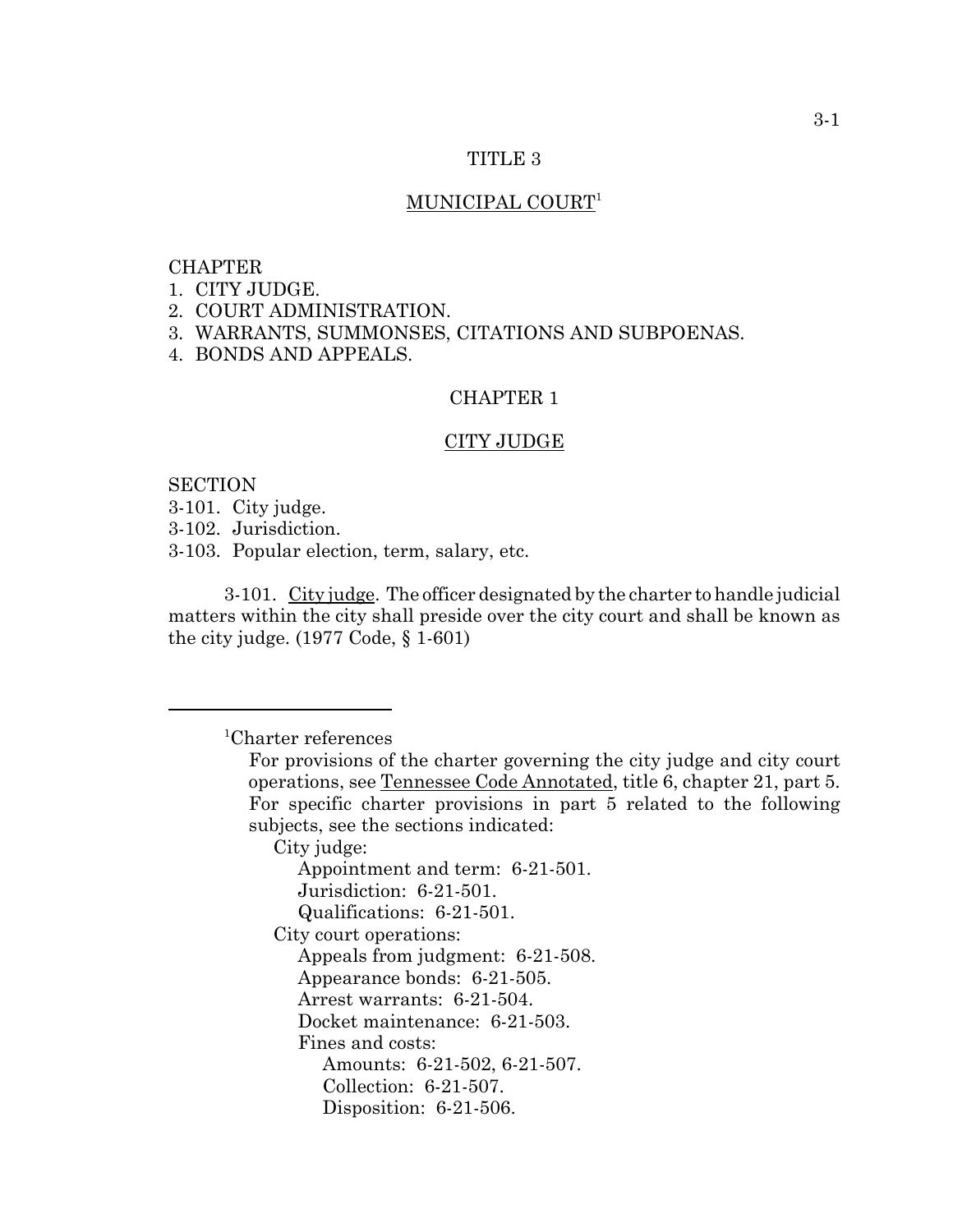3-102. Jurisdiction. (1) Violation of municipal ordinances. The city judge shall have the authority to try persons charged with the violation of municipal ordinances, and to punish persons convicted of such violations by levying a civil penalty not to exceed \$500.

(2) Violation of state laws. The city judge shall also have the authority to exercise jurisdiction concurrent with courts of general sessions in all cases involving the violation of the criminal laws of the state within the corporate limits of the city.

3-103. Popular election, term, salary, etc.<sup>1</sup> (1) Popular election. At the next regular judicial election held in accordance with art. VII, § 5 of the Tennessee Constitution, and every eight years thereafter, the city judge shall be elected by the qualified voters of the city for a term of eight years. The city judge shall take office September 1 next following his or her election. However, the office of city judge during the interim period before the next regular judicial election held in accordance to art. VII, § 5 of the Tennessee Constitution shall be filled as follows:

(a) The board of commissioners shall appoint a city judge to serve until the next regular August general state election;

(b) At the next regular August general state election that takes place at least thirty (30) days after the effective date of this chapter, the qualified voters of the city shall elect a city judge to serve until the next regular judicial election held in accordance to art. VII, § 5 of the Tennessee Constitution.

(2) Qualifications. The city judge shall be a resident of the City of Collegedale one year and a resident of Tennessee five years immediately preceding his election, at least 30 years old and licensed to practice law in Tennessee.

(3) Vacancies in office. Vacancies in the office of city judge shall be filled by the board of commissioners for the unexpired portion of the term.

<sup>1</sup> Ord. #630, March 2006, setting the compensation of the city judge is of record in the office of the city recorder.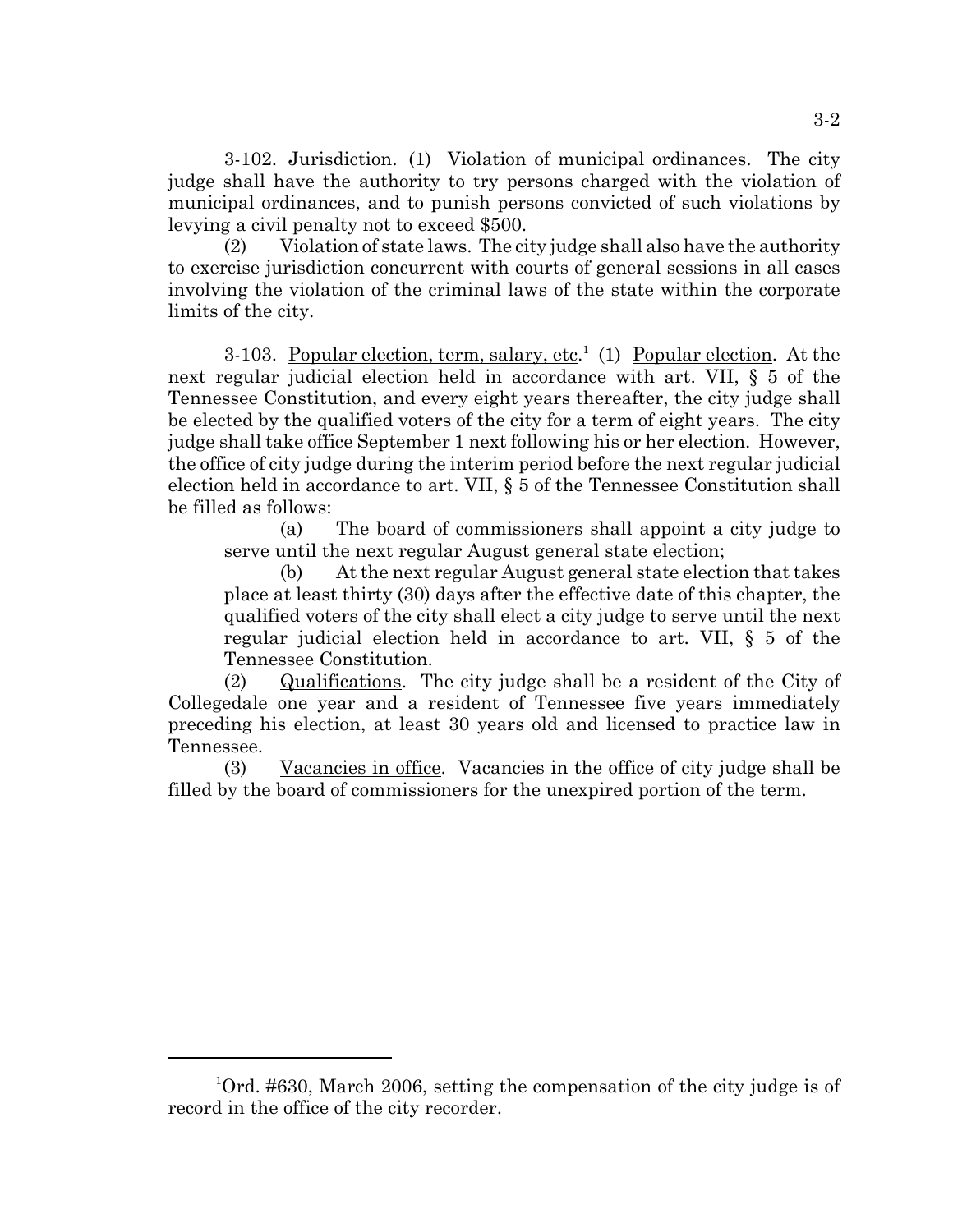### CHAPTER 2

# COURT ADMINISTRATION

# **SECTION**

- 3-201. Maintenance of docket.
- 3-202. Imposition of fines, and costs.
- 3-203. Disposition and report of fines, and costs.
- 3-204. Disturbance of proceedings.
- 3-205. Electronic citation fee.

3-201. Maintenance of docket. The city judge shall keep a complete docket of all matters coming before him in his judicial capacity. The docket shall include for each defendant such information as his name; warrant and/or summons numbers; alleged offense; disposition; fines, penalties, and costs imposed and whether collected; whether committed to workhouse; and all other information which may be relevant. (1977 Code, § 1-602)

3-202. Imposition of fines and costs. All fines, and costs shall be imposed and recorded by the city judge on the city court docket in open court.

In all cases heard or determined by him, the city judge shall tax in the bill of costs the same amounts and for the same items allowed in courts of general sessions<sup>1</sup> for similar work in state cases. (1977 Code, § 3-108)

3-203. Disposition and report of fines, and costs. All funds coming into the hands of the city judge in the form of fines, costs, and forfeitures shall be recorded by him and paid over daily to the city. At the end of each month he shall submit to the board of commissioners a report accounting for the collection or noncollection of all fines, penalties, and costs imposed by his court during the current month and to date for the current fiscal year. (1977 Code, § 1-611)

3-204. Disturbance of proceedings. It shall be unlawful for any person to create any disturbance of any trial before the city court by making loud or unusual noises, by using indecorous, profane, or blasphemous language, or by any distracting conduct whatsoever. (1977 Code, § 1-612)

3-205. Electronic citation fee. (1) A fee of five dollars (\$5.00) shall be collected on each citation for a violation of any traffic ordinance that results in a plea of guilty or nolo contendre or a judgment of guilty, for the purpose of funding the development and operation of an electronic citation system for the

<sup>1</sup> State law reference

Tennessee Code Annotated, § 8-21-401.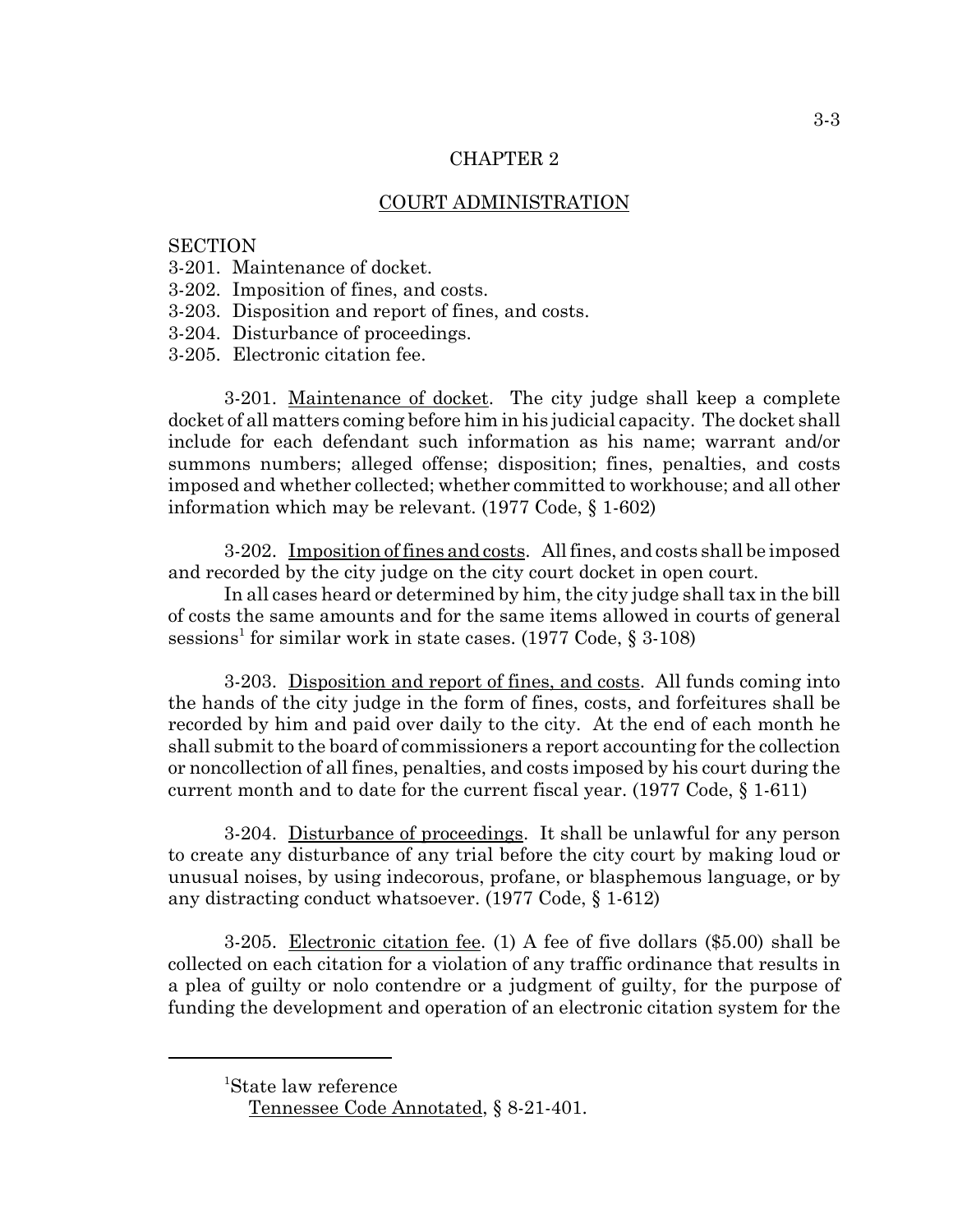Collegedale Police Department. One dollar (\$1.00) of such fee shall be retained by the city court clerk and used for computer hardware purchases, usual and necessary computer related expenses, or replacement. Four dollars (\$4.00) of such fee shall be retained in a special fund designated for the Collegedale Police Department Electronic Citation Program and used for related expenditures, equipment, repairs, replacement, and training to maintain the electronic citation program.

(2) This ordinance adding this section shall take effect on August 4, 2019, upon the expiration of the effective period established by Ord. #997, the public welfare requiring it. (as added by Ord. #997, July 2014, and replaced by Ord. #1067, April 2019 *Ch7\_11-4-19*)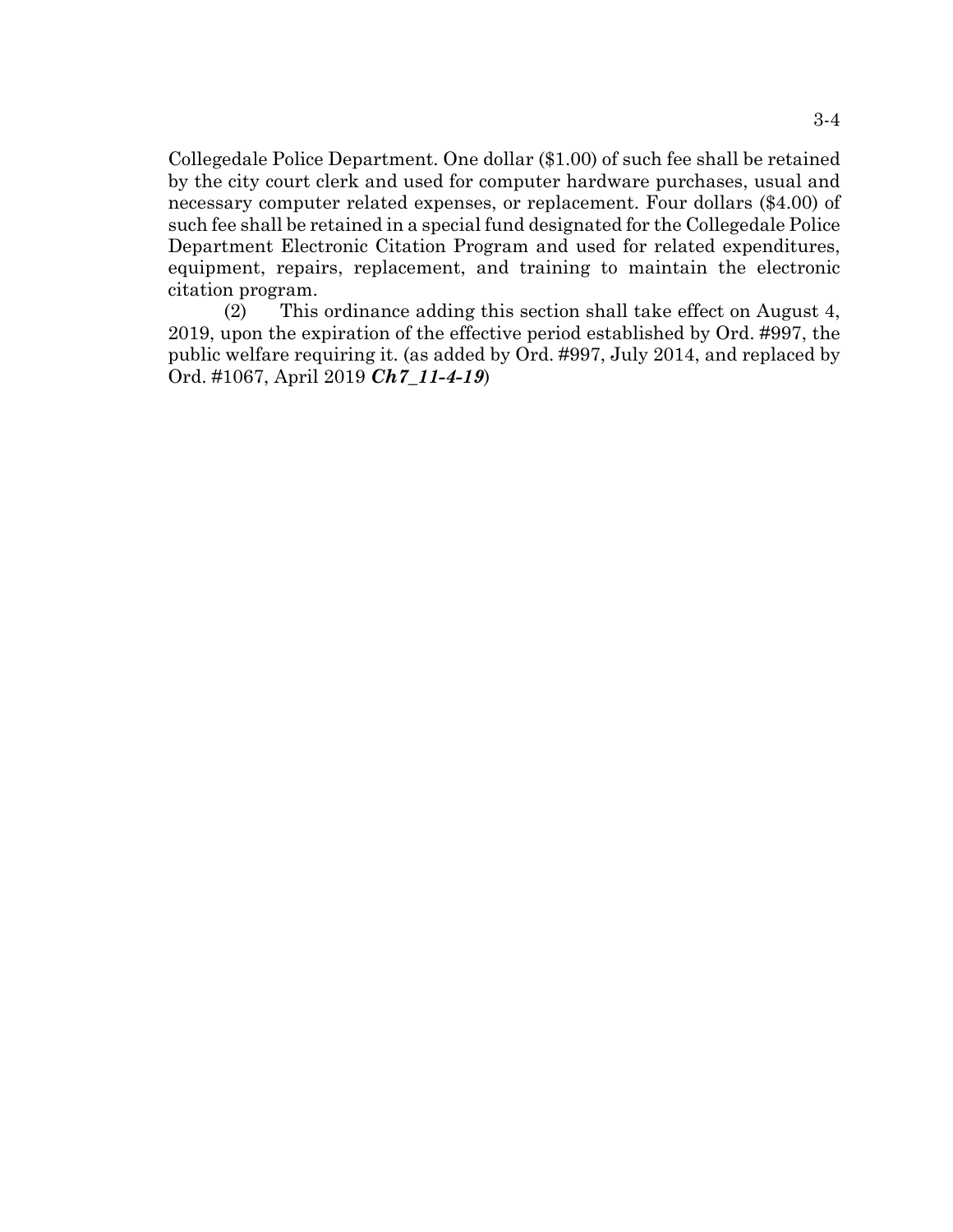#### CHAPTER 3

# WARRANTS, SUMMONSES, CITATIONS AND SUBPOENAS

### **SECTION**

- 3-301. Issuance of arrest warrants.
- 3-302. Issuance of summonses.
- 3-303. Citations in lieu of arrest.
- 3-304. Issuance of subpoenas.

3-301. Issuance of arrest warrants.<sup>1</sup> The city judge shall have the power to issue warrants for the arrest of persons charged with violating municipal ordinances. (1977 Code, § 3-103)

3-302. Issuance of summonses. When a complaint of an alleged ordinance violation is made to the city judge, the judge may in his discretion, in lieu of issuing an arrest warrant, issue a summons ordering the alleged offender personally to appear before the city court at a time specified therein to answer to the charges against him. The summons shall contain a brief description of the offense charged but need not set out verbatim the provisions of the municipal code or ordinance alleged to have been violated. Upon failure of any person to appear before the city court as commanded in a summons lawfully served on him, the cause may be proceeded with ex parte, and the judgment of the court shall be valid and binding subject to the defendant's right of appeal. (1977 Code, § 1-604)

3-303. Citations in lieu of arrest. Pursuant to Tennessee Code Annotated, § 7-63-101, et seq., the board of commissioners appoints the building inspector special police officer having the authority to issue citations in lieu of arrest to any person who violates an ordinance of the City of Collegedale in his presence.

The citation in lieu of arrest shall contain the name and address of the person being cited and such other information necessary to identify and give the person cited notice of the charges against him, and state a specific date and place for the offender to appear and answer the charges against him. The citation shall also contain an agreement to appear, which shall be signed by the offender. If the offender refuses to sign the agreement to appear, the special office in whose presence the offense was committed shall immediately arrest the

<sup>1</sup> State law reference

For authority to issue warrants, see Tennessee Code Annotated, title 40, chapter 6.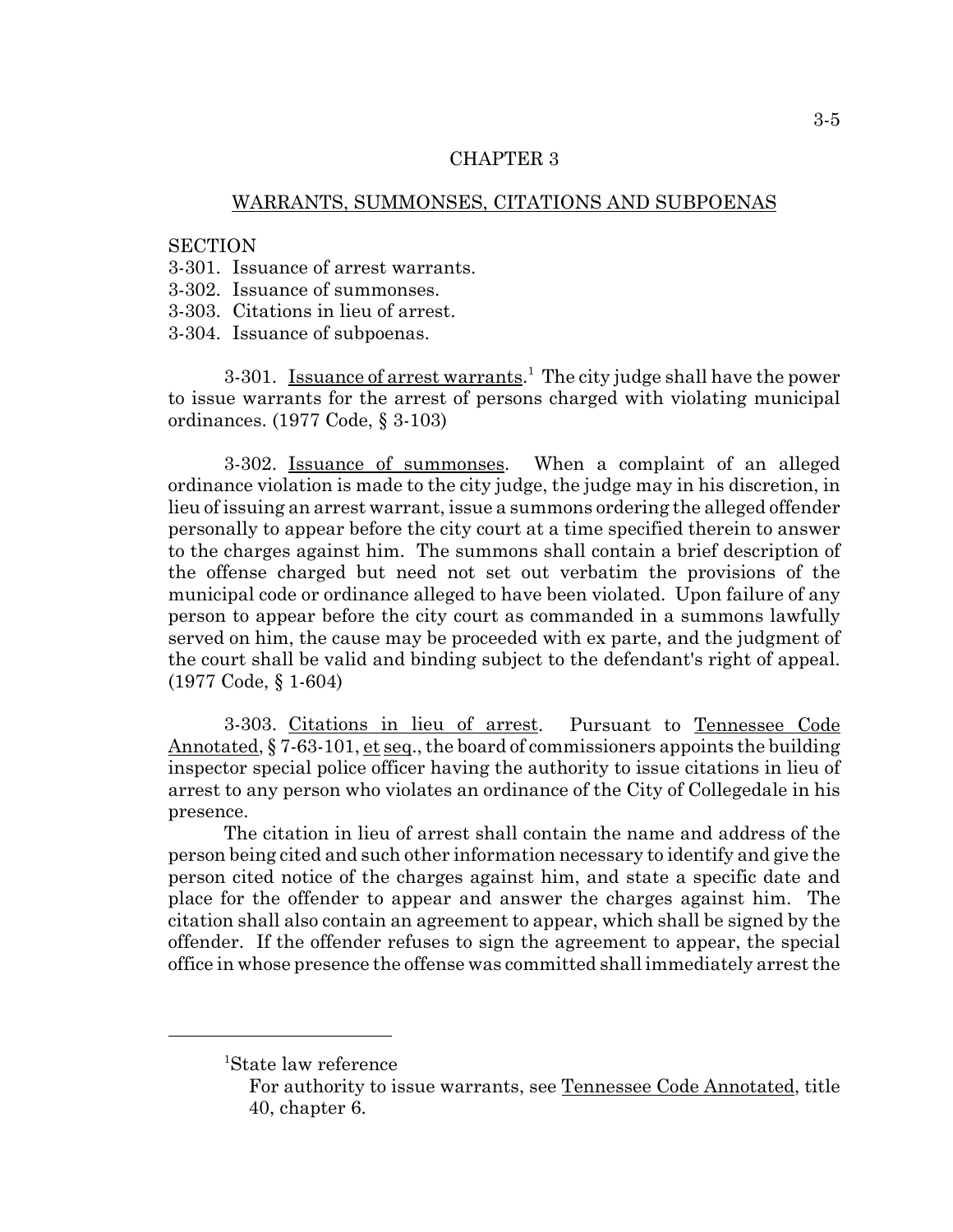offender and dispose of him in accordance with Tennessee Code Annotated, § 7-63-104.

It shall be unlawful for any person to violate his agreement to appear in court, regardless of the disposition of the charge for which the citation in lieu of arrest was issued.

3-304. Issuance of subpoenas. The city judge may subpoena as witnesses all persons whose testimony he believes will be relevant and material to matters coming before his court, and it shall be unlawful for any person lawfully served with such a subpoena to fail or neglect to comply therewith. (1977 Code, § 1-605)